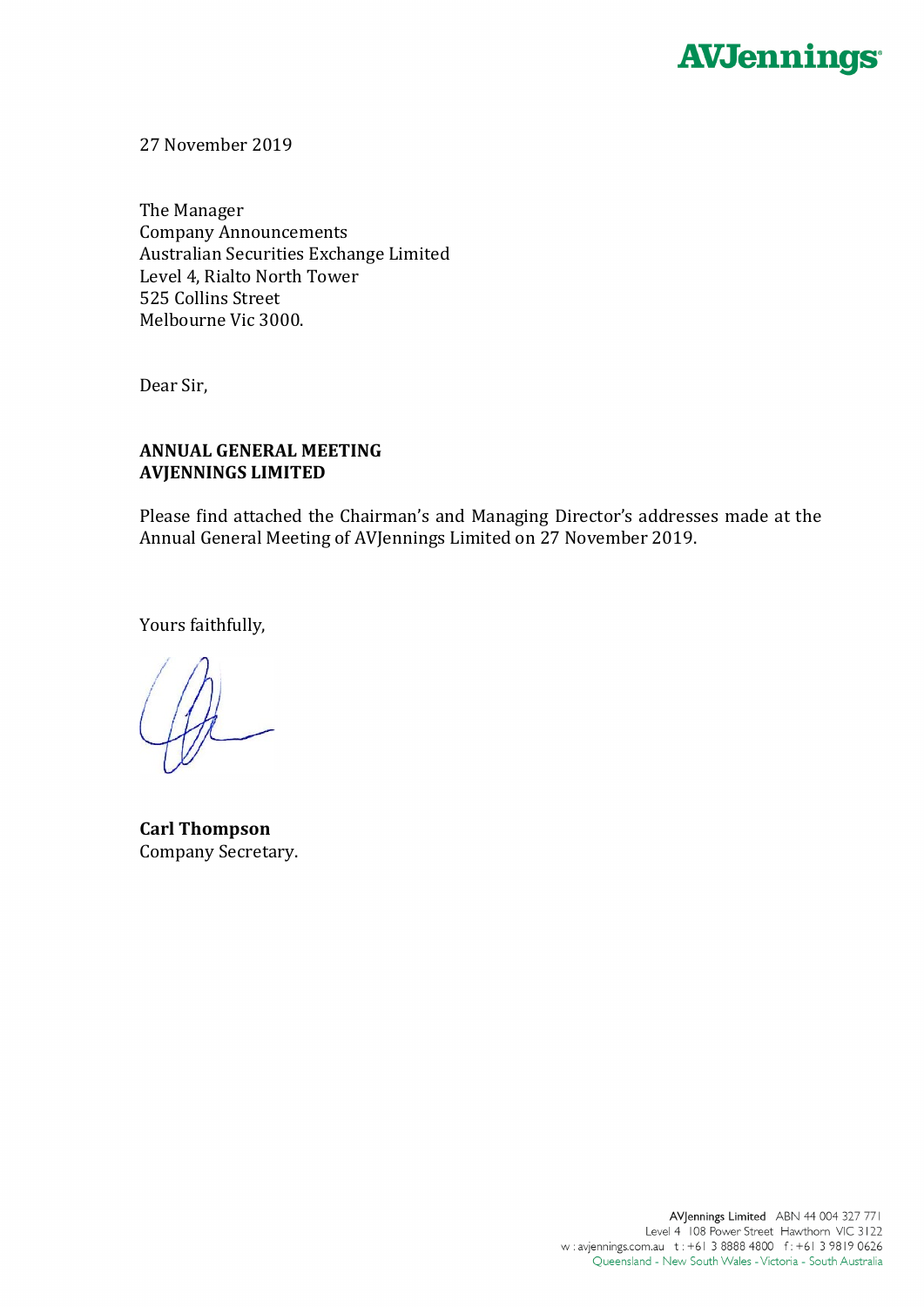

## **Annual General Meeting: Wednesday, 27 November 2019**

### **Chairman & Managing Director Addresses**

### **Mr Simon Cheong: Chairman**

Good morning ladies and gentlemen.

My name is Simon Cheong and it is my pleasure to welcome you to our 2019 Annual General Meeting.

I begin by acknowledging that we are meeting here today on the land of the traditional owners The Gadigal People of the Eora Nation and I pay my respects to their Elders, past, present and emerging.

It has been a number of years since we have held an AGM in Sydney and I welcome those who may be attending their first AGM or first one for a while. New South Wales has always been a vital part of our business and I'm sure will continue to be so for a long time to come.

As there is a quorum present, I declare this meeting open.

Fellow Board members attending today are:

- Mr Jerome Rowley, independent Director and Deputy Chairman
- Mrs Elizabeth Sam, non-executive Director
- Mr Tan Boon Leong, non-executive Director
- Mr Bobby Chin, independent non-executive Director
- Mr Bruce Hayman, independent non-executive Director
- Mr Lai Teck Poh, independent non-executive Director
- Mr Philip Kearns AM, independent non-executive Director; and
- Mr Peter Summers, Managing Director and Chief Executive Officer

Phil is attending his first AGM after being appointed as a casual vacancy in March 2019. I will talk more about Phil when the formal resolution proposing his re-appointment is considered, but in the meantime I must say that we are excited to have someone of his character, calibre and expertise join our Board.

Company Secretary and General Counsel, Mr Carl Thompson, and Mr Glenn Maris, Audit Partner, representing the Company's External Auditor Ernst and Young, are also here, together with other members of our senior management team.

I will shortly ask Peter to recap our 2019 financial results, discuss the current state of our markets and the outlook for 2020, following which shareholders may ask questions. I will then step through the formal agenda set out in the Notice of Meeting.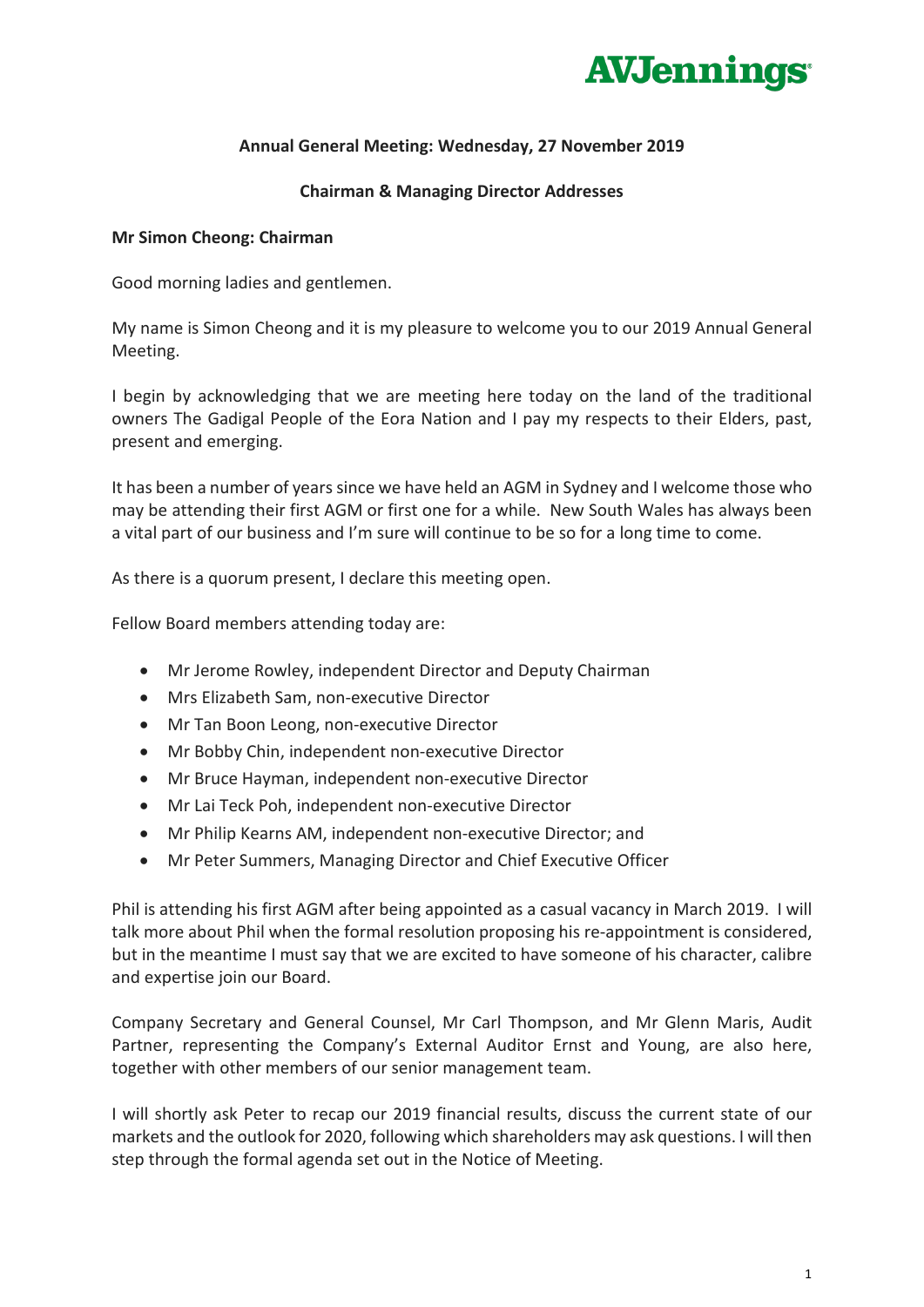# **AVJennings**

Prior to that, however, I would like to emphasise that your Board has a positive view of the medium-term outlook for the Company's key residential property markets, notwithstanding the soft trading conditions experienced during fiscal 2019. As a pure residential developer, ours is a cyclical business whose performance is strongly linked to population growth, the price and availability of money, and the ebb and flow of consumer confidence, which (it is fair to say) was dented by a succession of domestic and international factors over the past 24 months. For several years, including at our last AGM, we commented upon the likelihood of an impending softening of market conditions, particularly in Sydney and Melbourne, on the back of a period of significant and, in our opinion, unsustainable growth.

AVJennings has been in business for a long time and so has seen the business cycle turn more than once. That experience has taught us some critically important lessons:

- Firstly, market conditions are dynamic and predicting the timing and speed of change is difficult. It is therefore important to be prepared, but also to be flexible.
- Secondly, fundamental drivers are important and must form the strongest element of strategic planning. Peter will talk more to this shortly.
- Thirdly, cycles are inevitable and whilst the short-term challenges are obvious, cycles do also provide opportunities. In the last 12 months we have seriously looked at well over 200 possible acquisition opportunities. We have remained prudent in assessing quality and risk which has limited the number of actual acquisitions, although Peter will talk soon about 2 of the more exciting ones achieved this year. We have also been mindful to optimise the use of capital and, the Caboolture acquisition Peter will discuss, is a great example of acquiring development rights under a capital efficient structure.
- Fourthly, we must never forget the customer. Our product offering must be relevant to contemporary markets if we are to continue to satisfy the aspirations and needs of our customers and enable them to respond to the very real challenges they face in modern society. At every point in the process, we must keep our customers firmly in our view.
- Finally, the evolving needs of all stakeholders, whether they be shareholders, customers, employees, suppliers, regulators or the public, must constantly be identified and balanced (so far as possible) to allow the Company to operate sustainably and efficiently into the future.

I offer my thanks to your directors, executives and other staff of AVJennings, together with our suppliers and business partners for their ongoing efforts and support. To fellow shareholders I say, thank you for your trust and ongoing support, as I believe your patience will be rewarded.

Finally, and most importantly, I would like to thank our customers. We respect and value the trust they place in us to fulfil their most important dream of home ownership.

I will now ask our CEO, Mr Peter Summers, to address the meeting.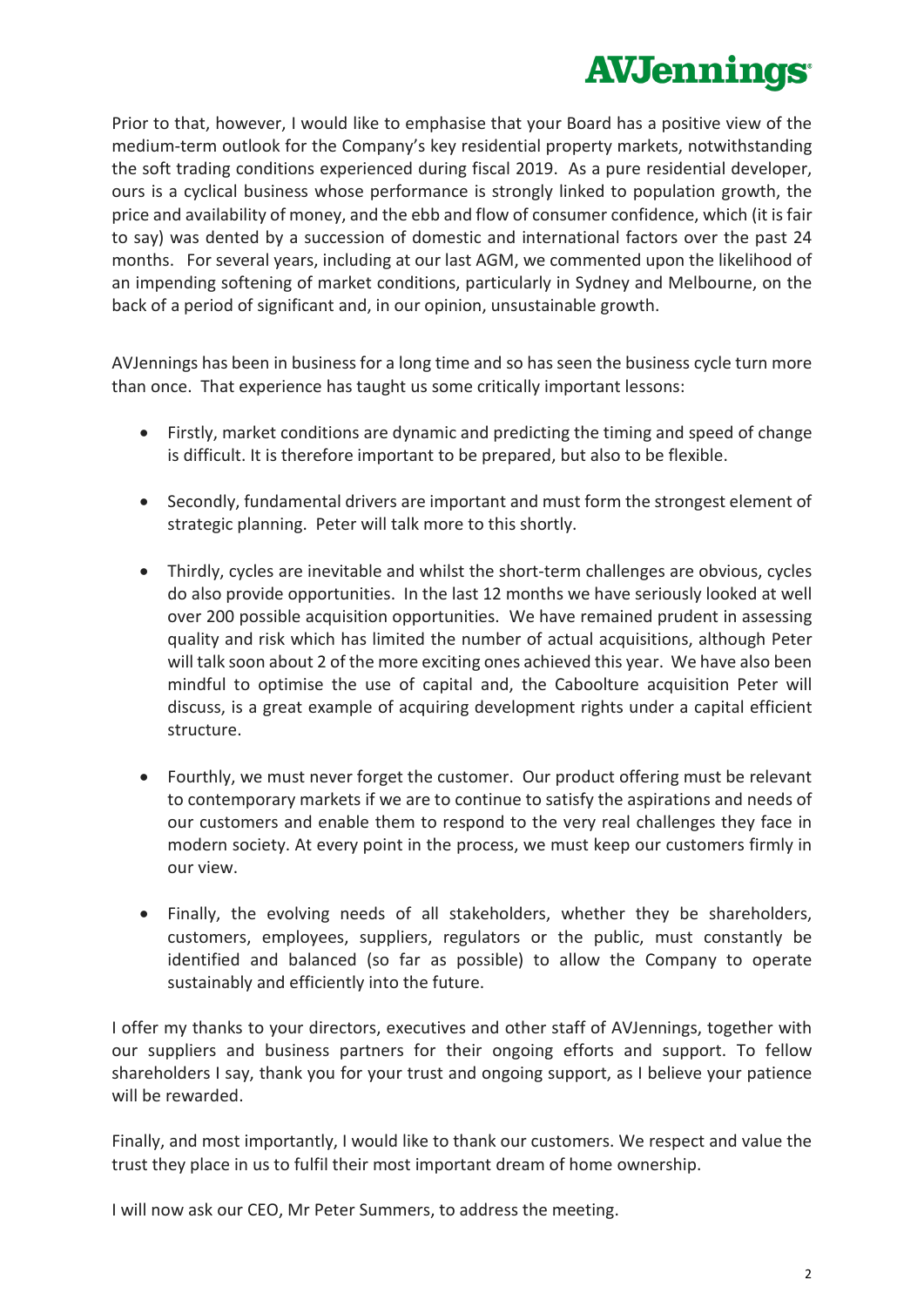# **AVJennings**

### **Mr Peter Summers: Managing Director**

Thank you, Simon.

Good morning ladies and gentlemen and thank you for taking the time to attend our AGM.

I too acknowledge the traditional owners of this land The Gadigal People of the Eora Nation and pay my respects to their Elders, past, present and emerging.

Property, including residential, is indeed a cyclical business, something Simon talked about earlier, and this is something I'd like to expand upon here.

The starting point is fundamentals. Supply and demand, including the impact of population growth and changes in demographics and lifestyles; employment and wage growth; changes to affordability, including the impact of interest rates and the availability of finance - these all affect industry circumstances and lead to cycles.

If these were the only factors, cycles would be reasonably easy to forecast and probably reasonably shallow and short lived. It is why last year we were confident a correction was coming based as much on affordability as anything else. Melbourne and Sydney, in particular, had experienced a period of strong growth. This growth was not only in selling prices. There was growth in demand overall.

This led to significant growth in lead times for trades and suppliers and in prices for both. Time for regulatory approvals, which aren't great at the best of times, blew out as councils and other bodies came under pressure.

A correction was needed. It was, as Simon said, all unsustainable.

But it isn't that simple. Confidence plays such a huge part as well. Confidence in the direction of prices, in job security, in our governments not changing the rules or adding risk to the process, in the strength of the economy, trust in banks and indeed in residential developers and builders. Confidence has certainly taken a battering in recent times.

It was erosion of confidence that turned a necessary correction into a significant downturn.

AVJennings' experience in the 2019 financial year mirrored that of other major residential developers, with turnover of \$296.5 million and profit before tax of \$23.8 million falling in comparison with prior periods. Pleasingly, the result was cushioned to some extent by revenue earned from the settlement of pre-sold apartments in GEM at Waterline Place and land at Lyndarum North both in Victoria, together with good margins earned from settlements at our Arcadian Hills, Argyle, Spring Farm and Magnolia projects all in New South Wales. While production slowed during the year in response to lower sales, we nevertheless entered the 2020 financial year with 1,600 lots of work-in-progress and 556 pre-sales of which 444 are expected to settle in the first half of the 2020 financial year. Our capital management remains strong, with gearing at 26.6%, which is within our target range, and dividends declared for the year of 2.5 cents-per-share representing a pay-out ratio of more than 60% of profit after tax.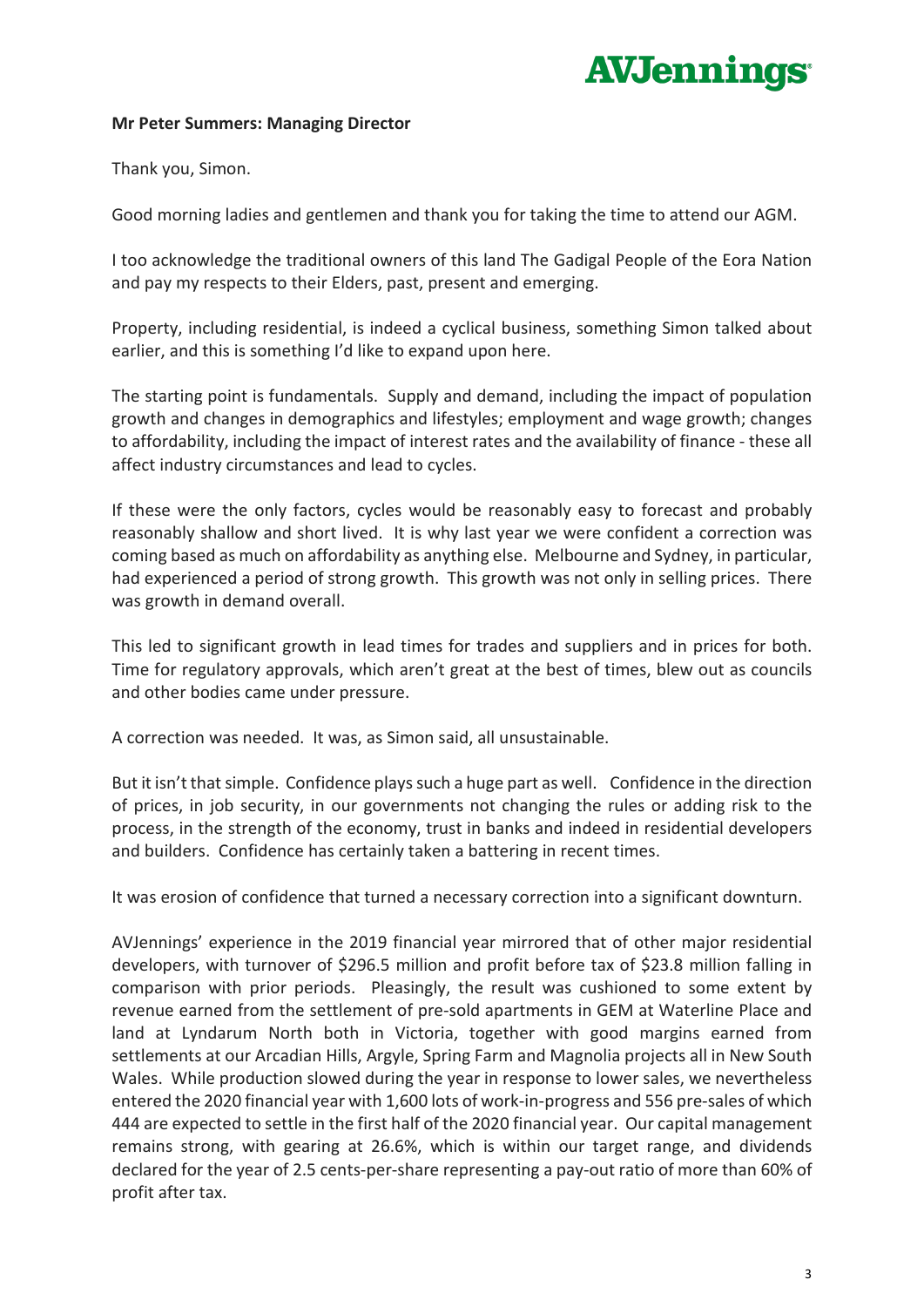# **AVJennings**

Customer sentiment is slowly improving. We noticed positive movement in certain leading indicators almost immediately after the federal election with the removal of certain potential policy uncertainty for consumers. Confidence was also boosted by news of personal income tax offsets, a new federal scheme to support first homebuyers, and relaxation of prescribed minimum servicing requirements to be applied by retail lenders.

This, in turn, has led to much more positive media coverage about the outlook for residential property, which positively fed improving consumer confidence.

While there is still plenty of uncertainty in the domestic and global economies, I believe that whatever demotivating effect this carries is gradually being offset by the demands of population pressure at the local level, improving access to finance and a sense that prices have bottomed, as we have seen sales gradually rise.

We seem to be in the earliest phase of a recovery in demand, particularly in Sydney and Melbourne. In addition to our own experience and recent reports from other developers, auction clearance rates and prices for established housing in those markets have certainly firmed on the back of limited supply. This is a necessary precursor to improved activity in new dwelling markets, as subsequent home purchasers often need to sell their existing dwelling before committing to a new purchase.

Our sense is that this recovery will consolidate and gather momentum, as pent-up demand driven by a downturn in production, continuing population growth and affordability constraints, fosters the take-up of relatively limited levels of existing unsold stock and new stock listed for resale. It is interesting to note the number of recent stories predicting that a supply shortage in Sydney isn't far away.

We therefore expect to deliver better results in the 2020 financial year, both in the first half and for the year overall, although the traditional second-half bias is likely to remain.

The emphasis will continue to be on a greater proportion of retail, compared with builder sales than during the last up-cycle, and a higher proportion of built form relative to land-only product.

Our projects in the south-west of Sydney are particularly well-positioned in a prime growth corridor, and recent dwelling sales there are vindicating our built form strategy, while those located on the New South Wales Central Coast are attractively affordable.

For reasons of construction timing, the Victorian business will not receive the same boost from apartment settlements at Waterline Place in 2020, as it did in the 2019 financial year. Sales are picking up on our greenfield estates in the north of Melbourne and a further two stages at Lyndarum North should complete, sell and settle this financial year.

We have considerably more projects in Brisbane contributing to revenue this year especially in the second half (including Arbor in Rochedale, which is virtually sold out), and will recognise more than \$5 million in margin from the final phase of the Hobsonville Point project in Auckland, New Zealand.